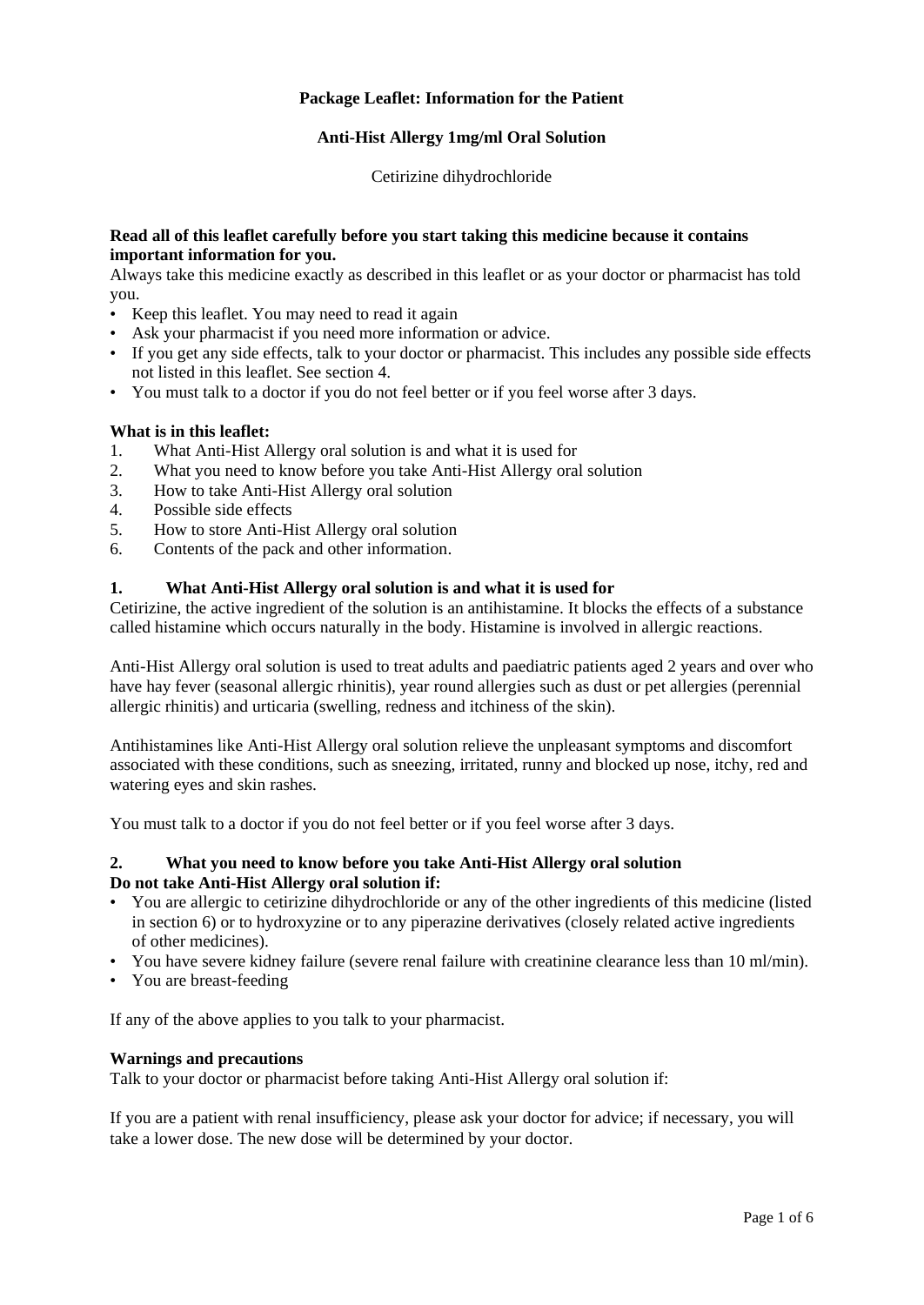If you have problems passing urine (like spinal cord problems or prostate or bladder problems), please ask your doctor for advice.

If you are an epileptic patient or a patient at risk of convulsions, you should ask your doctor for advice.

No clinically significant interactions have been observed between alcohol (at the blood level of 0.5 per mille (g/l) corresponding to one glass of wine) and cetirizine used at the recommended doses. However, there are no data available on the safety when higher doses of cetirizine and alcohol are taken together. Therefore, as it is the case with all antihistamines, it is recommended to avoid taking Anti-Hist Allergy oral solution with alcohol.

# **Children**

Do not give this medicine to children below 2 years of age.

# **Other medicines and Anti-Hist Allergy oral solution**

Tell your doctor or pharmacist if you are taking, have recently taken or might take any other medicines, including medicines obtained without a prescription.

Due to the profile of cetirizine, no interactions with other drugs are expected.

### **Anti-Hist Allergy oral solution with food and drink**

Avoid alcoholic drink while you are taking this medicine.

Food does not affect absorption of cetirizine.

#### **Pregnancy and breast-feeding**

If you are pregnant or breast-feeding, think you may be pregnant or are planning to have a baby, ask your doctor or pharmacist for advice before taking this medicine.

Anti-Hist Allergy oral solution should be avoided in pregnant women. Accidental use of the drug by a pregnant woman should not produce any harmful effects on the foetus. Nevertheless, the medicine should only be administered if necessary and after medical advice.

Cetirizine passes into breast milk. A risk of side effects in breastfed infants cannot be excluded. Therefore, you should not take Anti-Hist Allergy oral solution during breast-feeding unless you have contacted a doctor.

#### **Allergy testing**

If you are due to have an allergy test, ask your doctor if you should stop taking Anti-Hist Allergy oral solution for several days before testing. This medicine may affect your allergy test results.

#### **Driving and using machines**

Clinical studies have produced no evidence of impaired attention, alertness and driving capabilities after taking cetirizine at the recommended dose.

You should closely observe your response to the drug after you have taken Anti-Hist Allergy oral solution if you are intending to drive, engage in potentially hazardous activities or operate machinery. You should not exceed the recommended dose.

### **Anti-Hist Allergy oral solution contains sorbitol, sodium, methyl parahydroxybenzoate and propyl parahydroxybenzoate**

- This medicine contains 0.0005 mg sorbitol in each mL of solution which is equivalent to 0.0005 mg/ml.
- The oral solution contains the preservatives methyl parahydroxybenzoate, propyl parahydroxybenzoate that may cause allergic reactions (possibly delayed).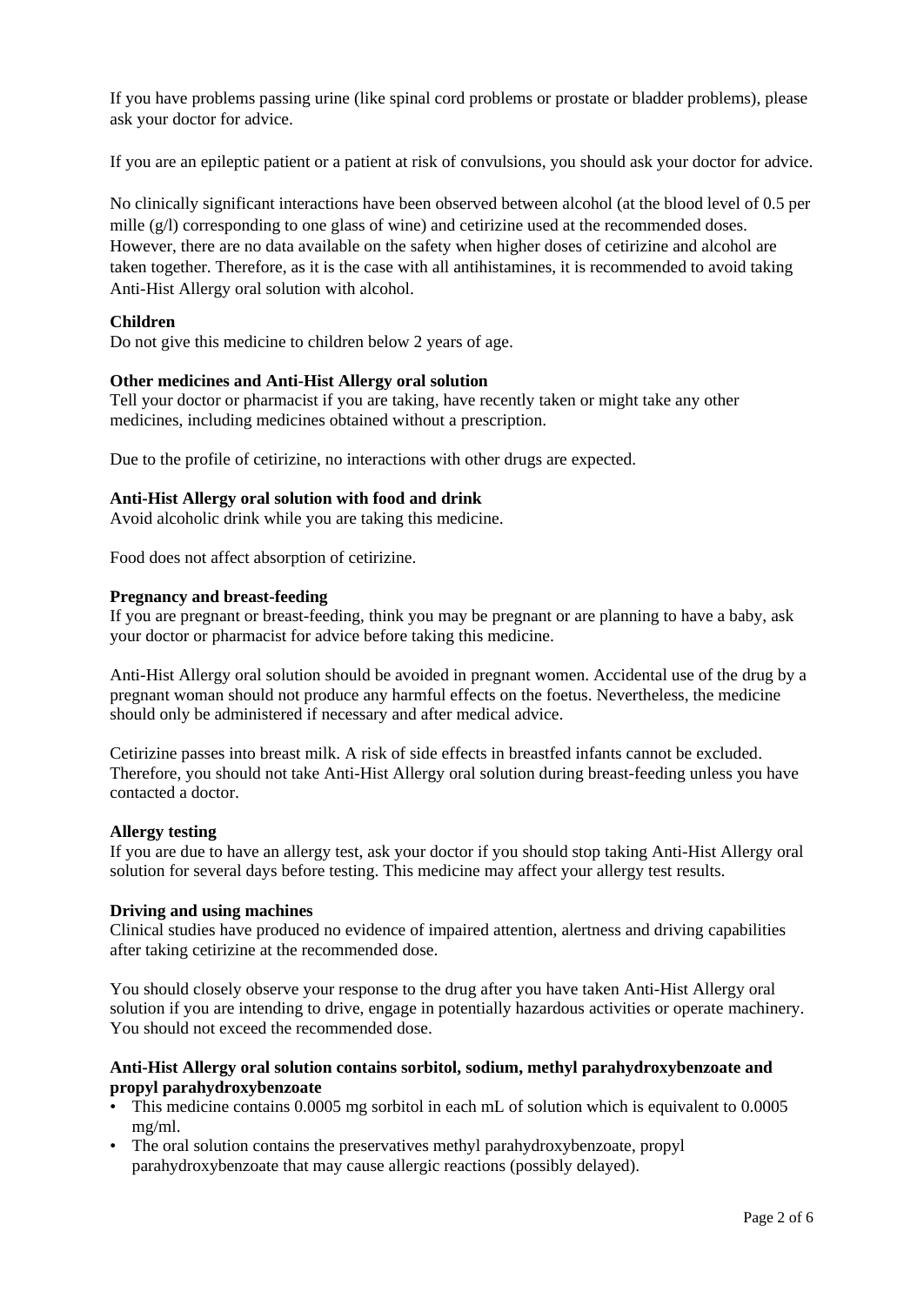• This medicine contains less than 1 mmol sodium (23 mg) per mL, that is to say essentially 'sodium-free'.

### **3. How to take Anti-Hist Allergy oral solution**

Always take this medicine exactly as your doctor or pharmacist has told you. Check with your doctor or pharmacist if you are not sure.

Remember the solution can be swallowed as such.

The dose should be measured using the spoon enclosed with this pack. The spoon has a measure at each end, and lets you choose either the 2.5 ml (half-measuring spoon) or 5 ml quantity (one full measuring spoon).



Do not take/give more Anti-Hist Allergy oral solution than the quantities shown below. If you do not feel better within a few days, consult your doctor.

The recommended dose is:

#### **Children aged 2 to 6 years:**

2.5 mg twice daily as 2.5 ml oral solution (a half-measuring spoon) twice daily.

#### **Children aged 6 to 12 years:**

5 mg twice daily as 5 ml (one full measuring spoon) twice daily.

#### **Adults and adolescents over 12 years of age:**

10 mg once daily as 10 ml oral solution (2 full measuring spoons) once daily.

#### **Use in children**

Anti-Hist Allergy oral solution is not suitable for children under 2 years of age.

#### **Renal impairment**

Patients with moderate renal impairment are recommended to take 5 mg once daily.

If you suffer from severe kidney disease, please contact your doctor or pharmacist who may adjust the dose accordingly.

If your child suffers from kidney disease, please contact your doctor or pharmacist who may adjust the dose according to your child's needs.

If you feel that the effect of Anti-Hist Allergy oral solution is too weak or too strong, please consult your doctor.

### **Method of administration**

For oral use.

#### **Duration of treatment**

The duration of treatment depends on the type, duration and course of your complaints. Please ask your doctor or pharmacist for advice.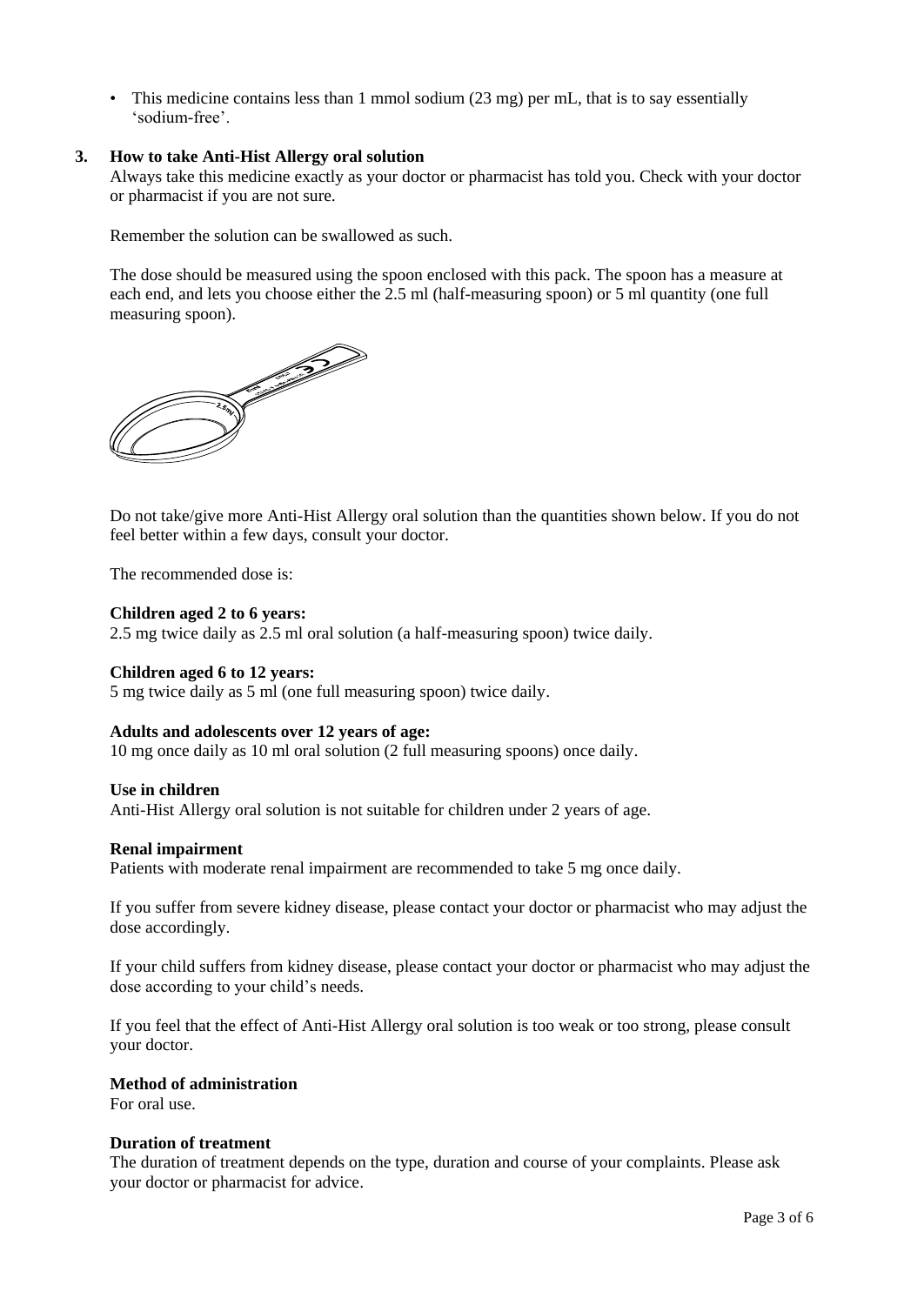# **If you take more Anti-Hist Allergy oral solution than you should**

If you accidentally take more than the recommended/prescribed dose, contact your nearest hospital casualty department or tell your doctor or pharmacist **immediately**.

Your doctor will then decide what measures, if any, should be taken.

Remember to take any packaging with you.

After an overdose, the side effects described in section 4 below may occur with increased intensity.

The following side effects have been reported:

- confusion
- diarrhoea
- dizziness
- tiredness
- headache
- a vague feeling of discomfort
- $\bullet$  dilating of pupils of the eyes
- itching
- restlessness
- sedation
- sleepiness
- stunned state in which it is difficult to get a response
- abnormal rapid heart rate
- tremors
- urinary retention

# **If you forget to take Anti-Hist Allergy oral solution**

If you forget to take a dose, you should take one as soon as you remember, but wait at least 24 hours before taking the next dose.

Do not take a double dose to make up for a forgotten dose.

If you have any further questions on the use of this medicine, ask your doctor or pharmacist.

#### **If you stop taking Anti-Hist Allergy oral solution**

Rarely, pruritus (intense itching) and/or urticaria may return if you stop taking Anti-Hist Allergy oral solution. If you have any further questions on the use of this medicine, ask your doctor or pharmacist.

#### **4. Possible side effects**

Like all medicines, this medicine can cause side effects, although not everybody gets them.

### **The following side effect is very rare, but you must stop taking the medicine and speak to your doctor straight away if you notice these symptoms:**

• A severe allergic reaction including rash, itchiness and fever, swollen throat, face, eyelids or lips. This reaction may start soon after you first take the medicine, or it might start later.

# **The following side effects have also been reported.**

| <b>Common side effects</b> (may affect up to 1 in 10 people) |                                                 |
|--------------------------------------------------------------|-------------------------------------------------|
| Tiredness, feeling sleepy,                                   | Pain in the abdomen,                            |
| Headache,                                                    | Dizziness,                                      |
| Dry mouth,                                                   | Sore throat,                                    |
| Nausea,                                                      | Cold-like symptoms of the nose (children only). |
| Diarrhoea (children only),                                   |                                                 |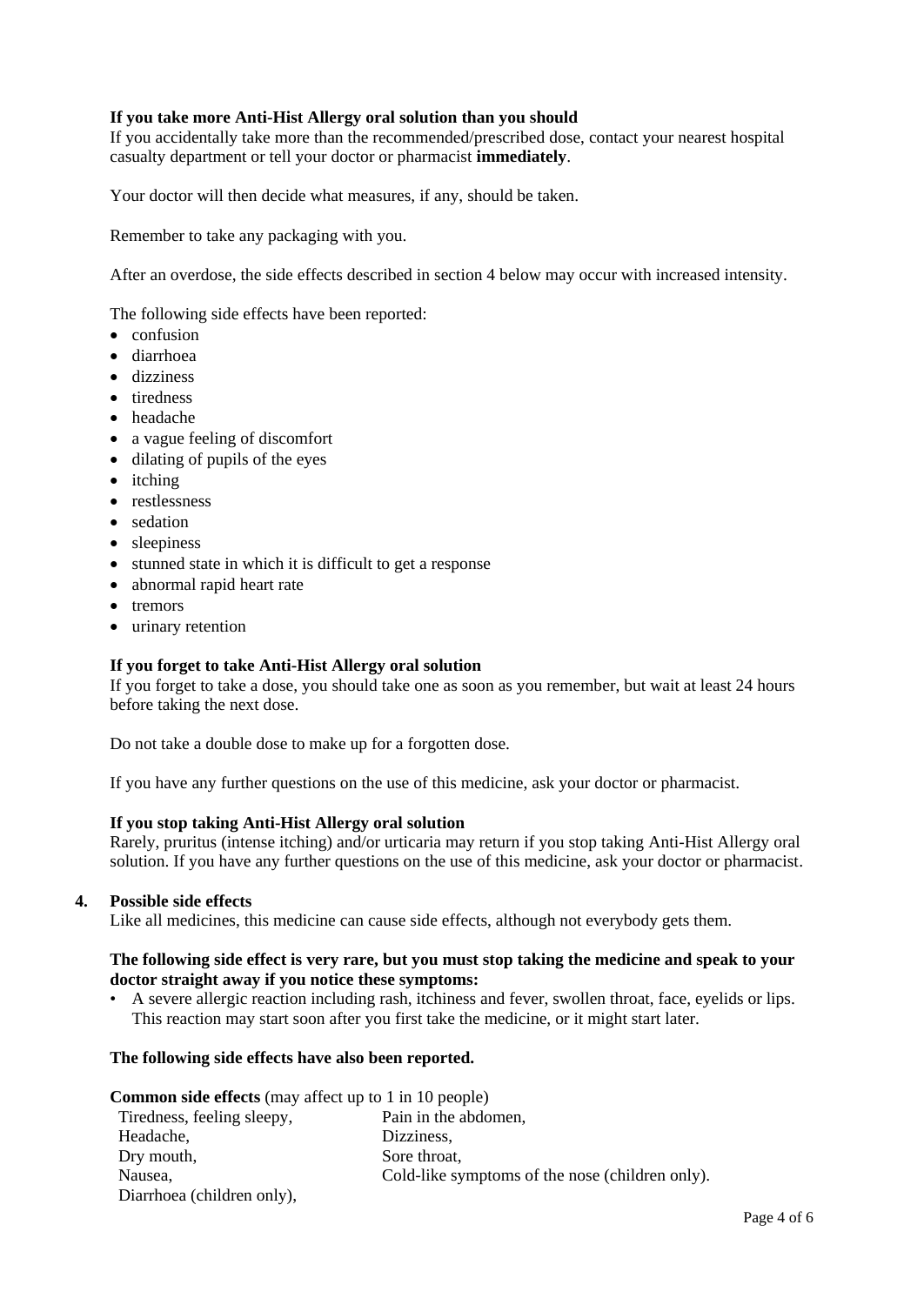# **Uncommon side effects** (may affect up to 1 in 100 people)

Itching and rash,  $\frac{1}{2}$  Tingling in the hands and feet, **Diarrhoea.** • Feeling agitated.

Feeling weak or generally unwell, • Abdominal pain

**Rare side effects** (may affect up to 1 in 1,000 people)

- Fast heart beat,
- Oedema (generalised swelling due to water retention),
- Abnormal liver function test results (your doctor will know what to do),
- Convulsions.
- Increased weight,
- Aggression, confusion, depression, hallucination (hearing or seeing things), sleeplessness.

# **Very rare side effects** (may affect up to 1 in 10,000 people)

- Low levels of blood platelets,
- Blurred vision, difficulty focusing,
- Rotation of the eyes,
- Bad taste in the mouth,
- Fainting,
- Bed wetting, pain and/or difficulty passing water,
- Unusual bleeding or bruising,
- Tremor, tics,
- Involuntary movements and/or jerking of the limbs,
- Muscle spasms in the neck and shoulders,
- fixed drug eruption (appearance of red or blistered skin in the same place after taking this medicine).

**Not known side effects** (frequency cannot be estimated from the available data)

- Increased appetite,
- Vertigo,
- Suicidal ideation (recurring thoughts of or preoccupation with suicide), nightmare
- Inflammation of liver (hepatitis)
- Urinary retention (inability to completely empty the urinary bladder)
- Forgetfulness, memory impairment
- Joint pain
- acute generalized exanthematous pustulosis (a red, scaly rash with bumps under the skin and blisters).

Some cases of memory loss and/or impairment have also been reported.

In very rare cases people have thought about committing suicide and if you feel this way then stop taking the oral solution and see your doctor.

# **Reporting of side effects**

If you get any side effects, talk to your doctor or pharmacist. This includes any possible side effects not listed in this leaflet. You can also report side effects directly via HPRA Pharmacovigilance, Earlsfort Terrace, IRL - Dublin 2; Tel: +353 1 6764971; Fax: +353 1 6762517. Website: [www.hpra.ie;](http://www.hpra.ie/) E-mail: [medsafety@hpra.ie.](mailto:medsafety@hpra.ie) By reporting side effects you can help provide more information on the safety of this medicine.

# **5. How to store Anti-Hist Allergy oral solution**

Keep this medicine out of the sight and reach of children.

Do not use this medicine after the expiry date which is stated on the bottle and carton after EXP. The expiry date refers to the last day of the month.